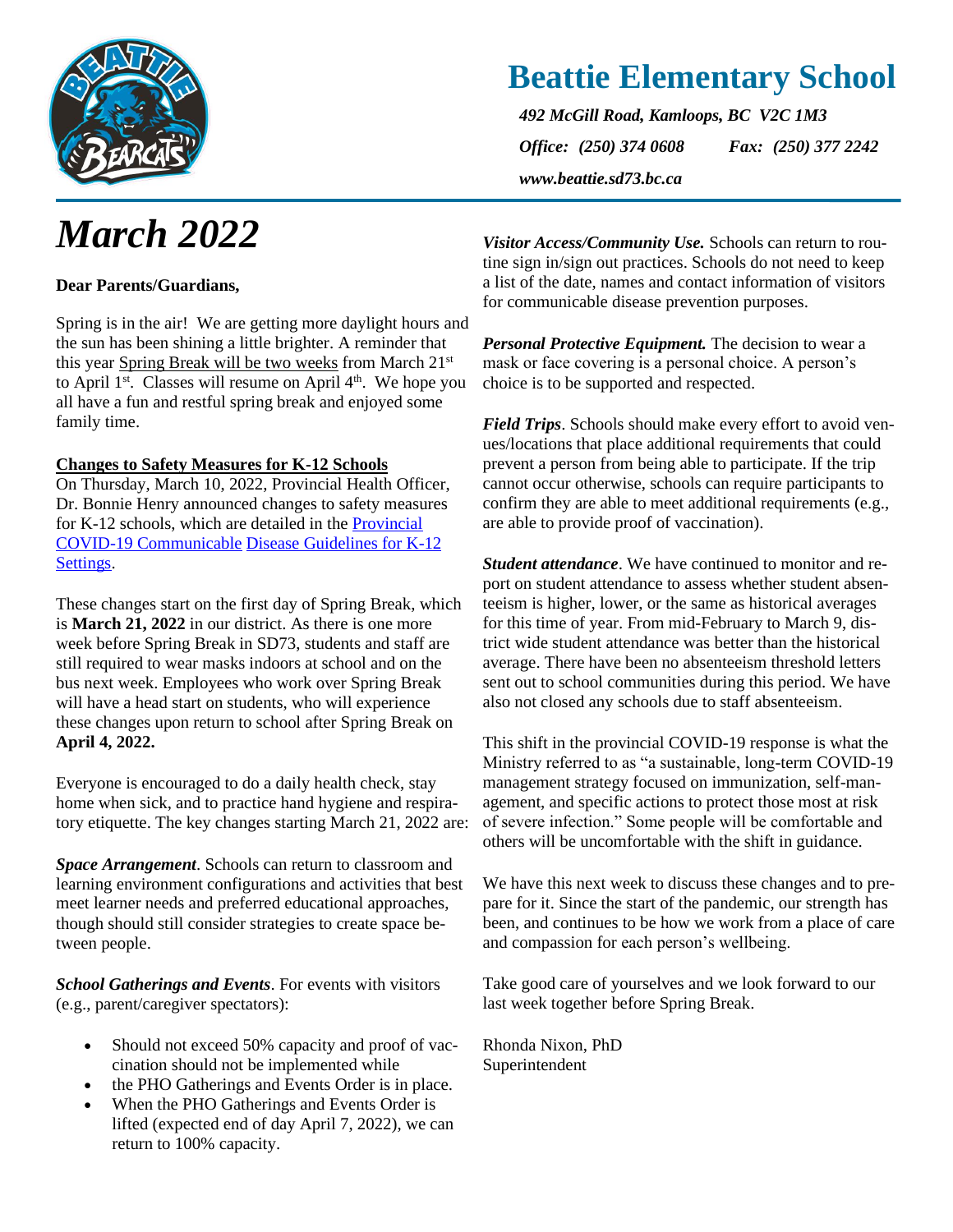#### **Purdy's Easter Chocolates**

Don't forget to order your Purdy's Easter Chocolates! Orders will be excepted until **midnight** on **Monday, March 28th.** Please type in your **child's first and last name** and **teacher name** in



the additional info box at the top right-hand side of the order sheet. Orders will be sent home **with students** on April 12th or 13th.

The account number is **61548.** Please order online by entering the account number or by entering the following link: **[https://fundraising.purdys.com/1497366-](https://fundraising.purdys.com/1497366-92373) [92373](https://fundraising.purdys.com/1497366-92373)**

#### **Young Artist Conference**

The Young Artist Conference is an annual event for elementary students in grades 4-7. The conference is an opportunity for aspiring artists to showcase their artwork and take part in a series of workshops.

Representing Beattie Elementary this year are:

- Phoenix Miller
- Julia Long
- Seva Parmar
- Louise Placente

#### **Day of Sucwentwecw**

The First People's Principles of Learning are incorporated into the content of the BC Curriculum, as are the Truth and Reconciliation Calls to Action which call us to "integrate Indigenous knowledge and teaching methods into classrooms."

The Day of Sucwentwécw (Acknowledging One Another) is an annual initiative held on April 7 each year, to recognize and celebrate the Secwépemc People (Secwepemcúl'ecw) and other Aboriginal people residing within the Secwépemc Territory.

This year's theme, "Well Becoming Through Emotional, Physical, Intellectual and Spiritual Indigenous Values," is based on the First Peoples Principles of Learning and Aboriginal Worldviews and Perspectives. This is an opportunity for all schools to continue to embed the First People's Principles of Learning, and to address the Calls to Action as outlined in the Truth and Reconciliation Commission.

The day will be marked with a focus on the concept of gathering and presentations of learning in all district schools.

#### **Kindergarten Registration**

Do you have a child that still needs to be registered for Kindergarten? If you do, please stop by the office for a registration package at your earlies convenience. Early registration helps us with classroom placement and planning and ensures your child will have the opportunity to be included in the upcoming SPARK program.

Parents will be required to provide a copy of their child's care card, proof of address (driver's license, lease/Rental Agreement/purchase agreement, Gas or Hydro Bill), child's birth certificate, and custody agreement if applicable.

Registration packages for students with an older sibling may be sent home with that sibling.

#### **Student Transfers for 2022/2023**

Requests for student transfers that will commence in September will be accepted starting on March 1, 2022 and ending at 12:00 noon on September 1, 2022. All submissions must be made in writing and forwarded to the receiving school's principal. All decisions regarding student transfers will be in accordance with Board Policy 300.1 School Boundaries and Student Transfer Requests

#### **Safe Arrival**

Please remember that all student absences and late arrivals must to be reported by calling **1-844-350-2647**, by visiting **go.schoolmessenger.ca**, or download the school messenger app. Please do not call the school directly. All absences or late arrivals that have not been reported before 8:45 am will initiate the School District's safe arrival system to call home and cell phone numbers up to 5 times until a parent is reached and a response is given.

#### **Before and After School Pick Up and Student Safety**

A reminder to parents that the school parking lot is limited to STAFF PARKING ONLY. To help ensure the safety of our students, parents should not be driving through the parking lot at any time to drop off or pick up their children. Please park on the designated spots on McGill or in the Freshco parking lot. We appreciate your understanding.

#### **Entrances & Exits**

At this point, all students should know which door is for their designated use. If your child is late please use the main door and someone will let them in. Upon entering the building, students should then notify the office that they have arrived.

#### **Weather Reminders**

Please work with your child to help them be prepared for spending their break times outdoors. At this time of year